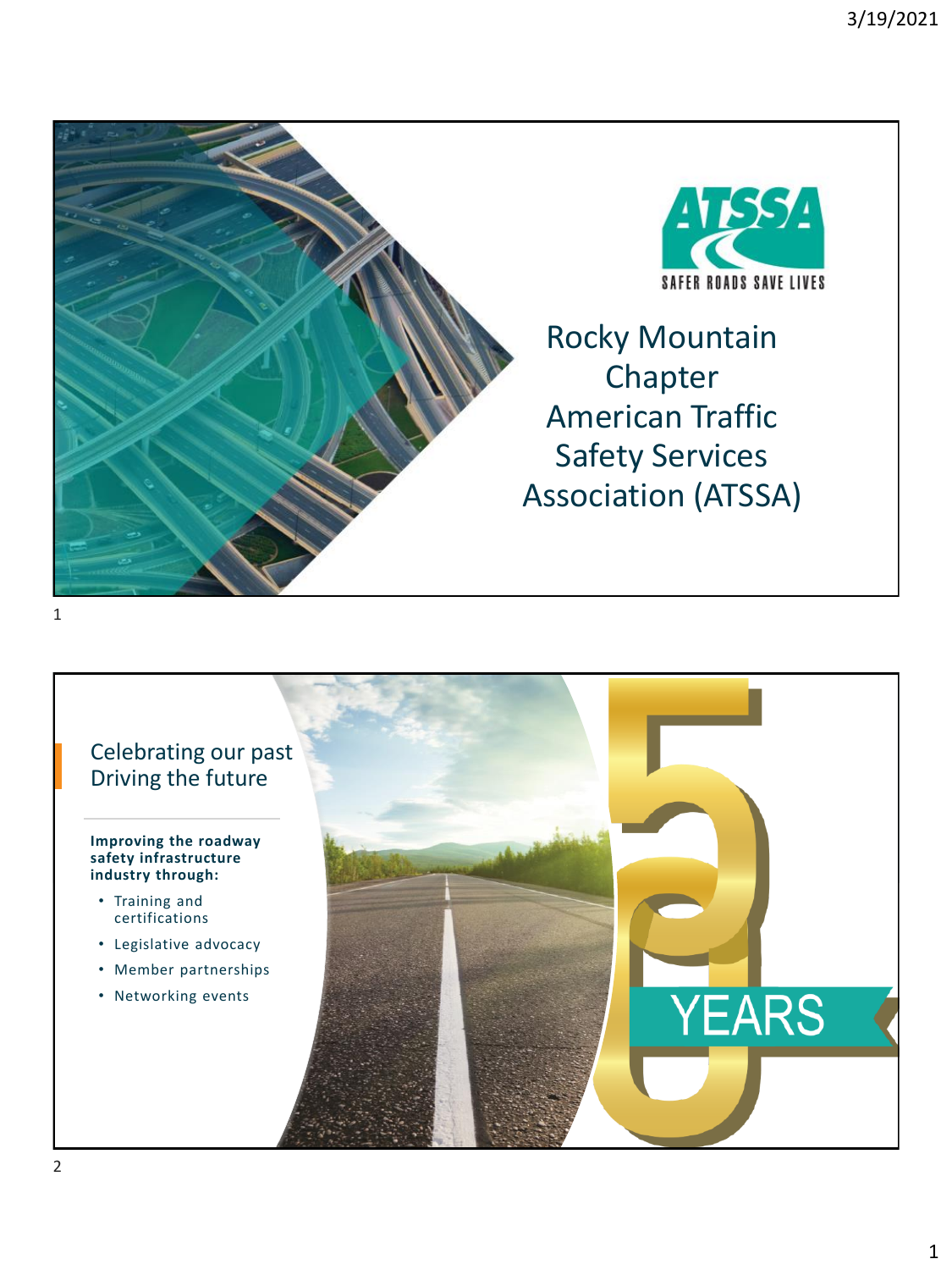ATSSA's Core Purpose

#### TO ADVANCE ROADWAY SAFETY

- Over 1,500 member companies & public agencies
- 28 Chapters covering 45 states & D.C.

## ATSSA Snapshot



Advocacy

## **FAST ACT** Fixing America's Surface Transportation Act

- Ensures Highway Safety Improvement Program (HSIP) is **only for infrastructure safety projects & increased funding.**
- Continues Work Zone Safety Grant (WZSG), funding \$3.5 million annually





4

3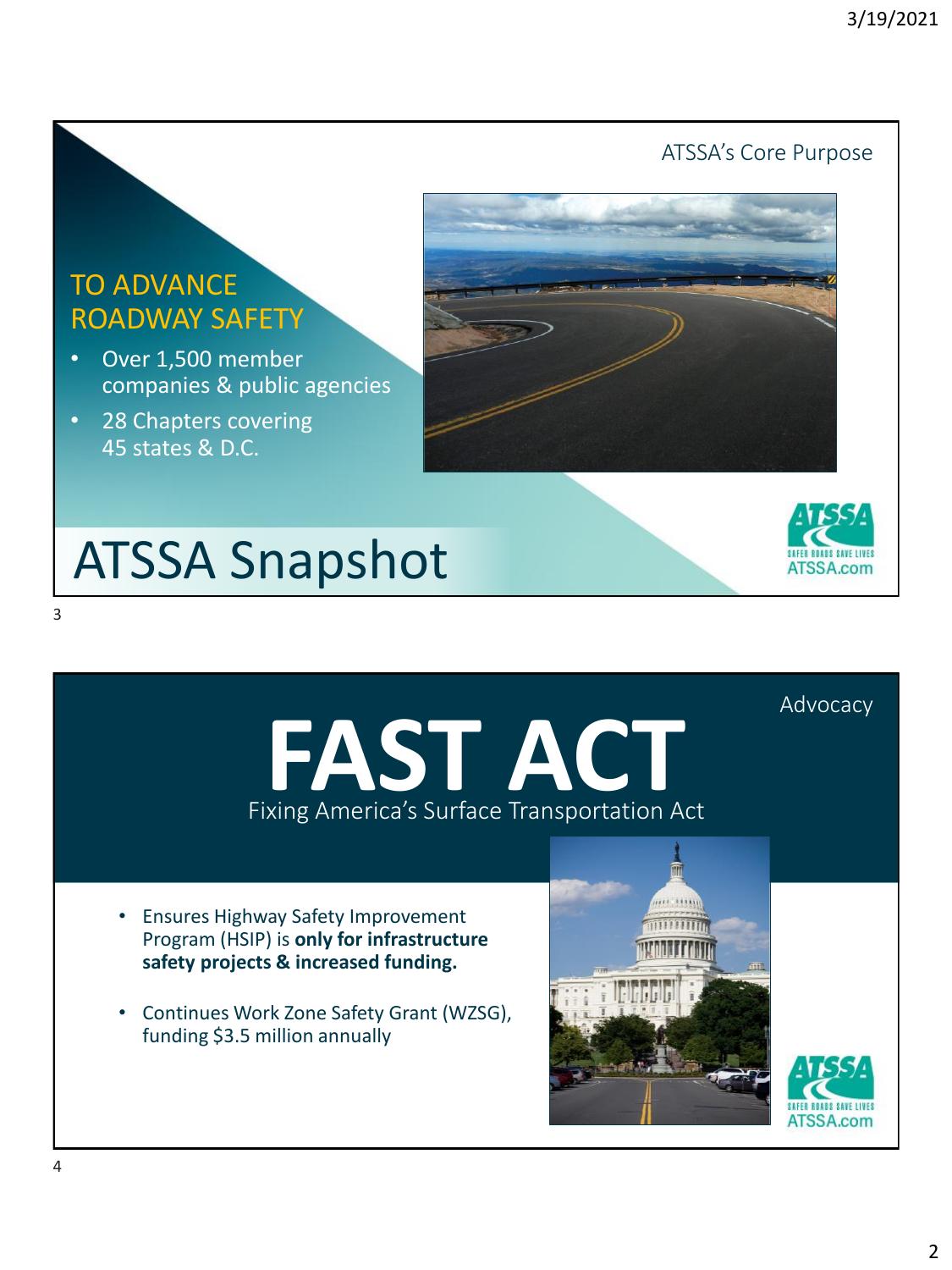### Legislative Briefing & Fly-In



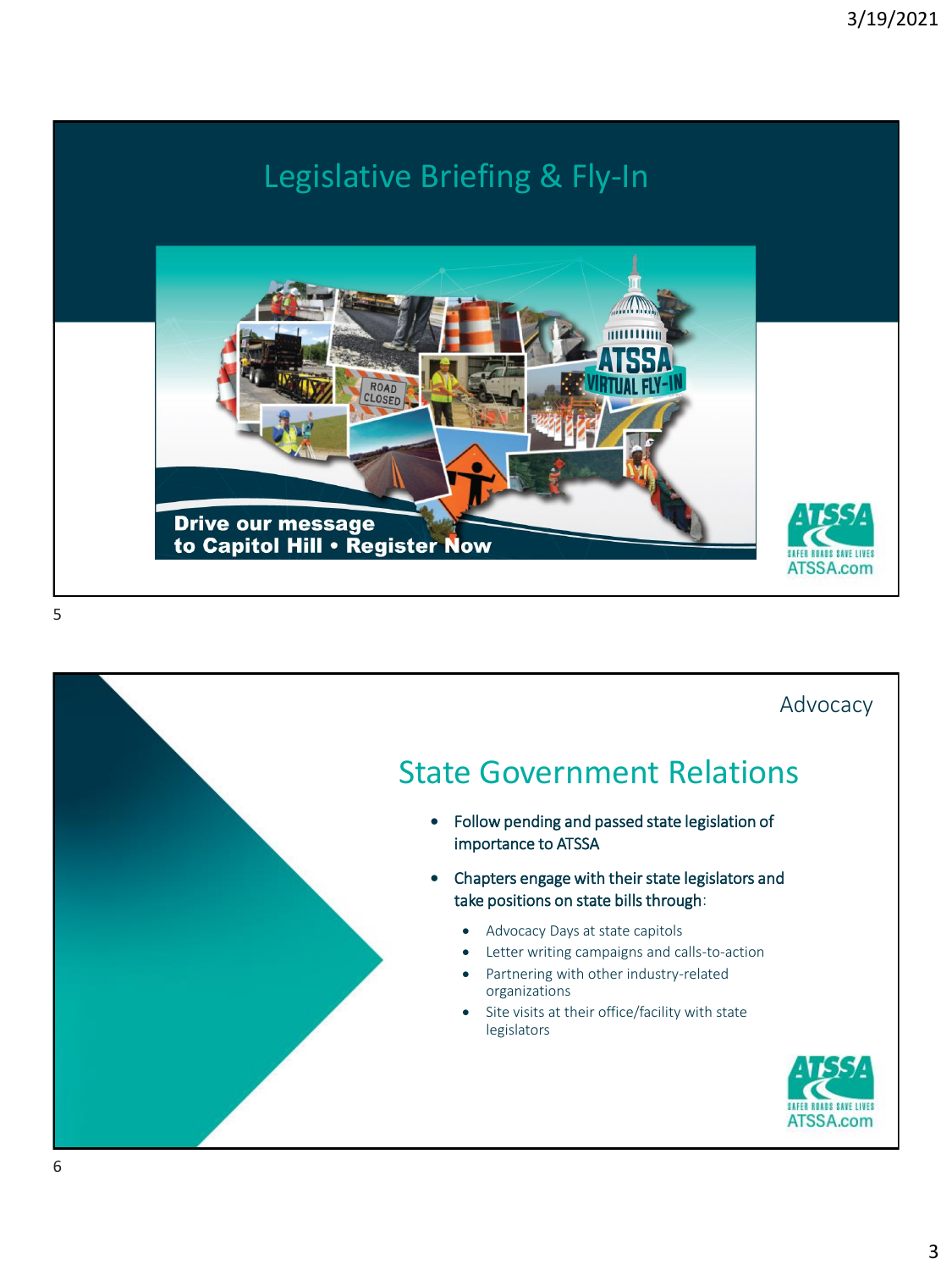# **IN-PERSON and ONLINE SAFETY TRAINING**

#### **Popular ATSSA courses:**

- Traffic Control Technician (TCT)
- Traffic Control Supervisor (TCS)
- Traffic Control Design Specialist (TCDS)
- Flagger Certification
- Operation and Application of Truck-Mounted Attenuators